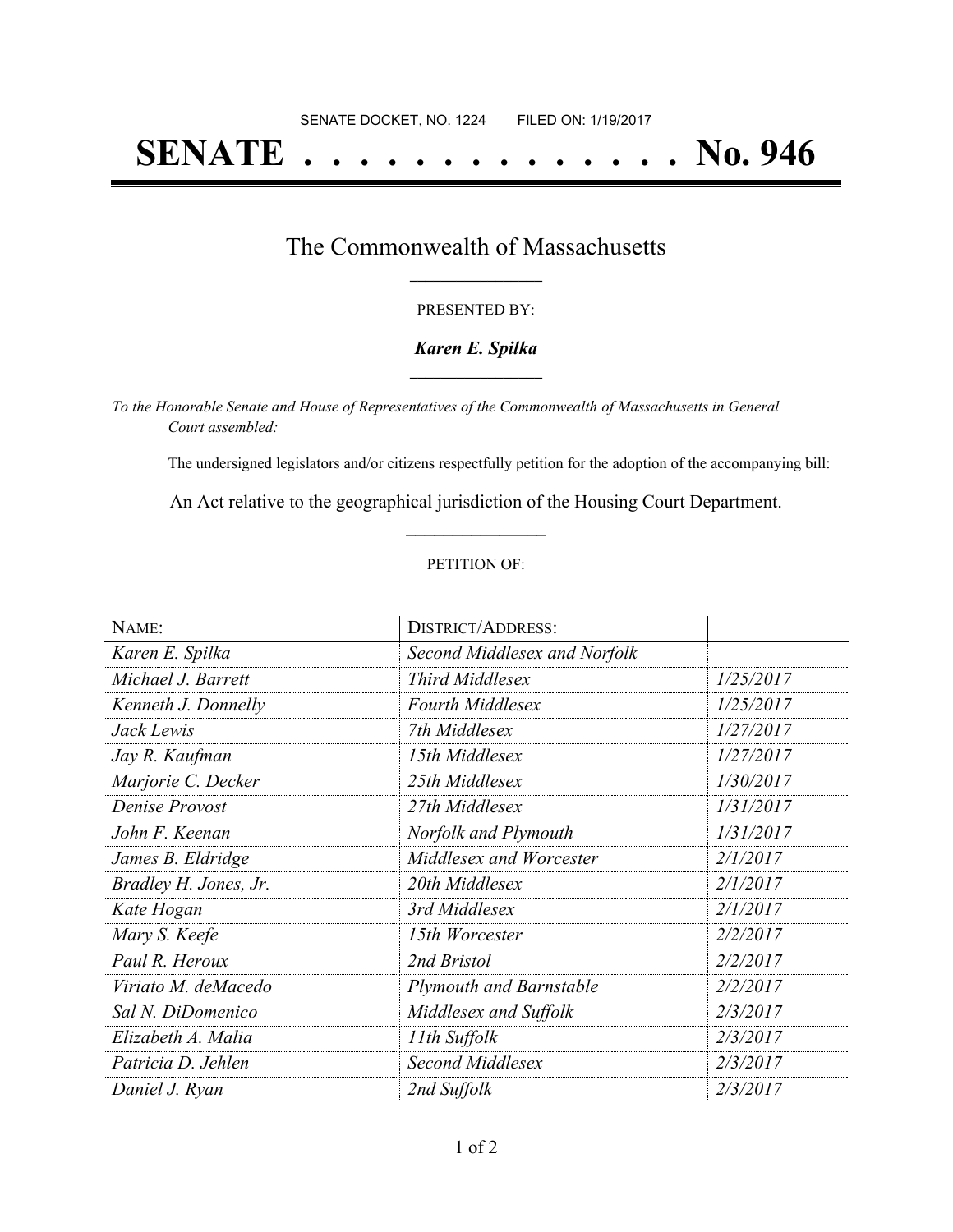| Mike Connolly           | 26th Middlesex          | 2/3/2017  |
|-------------------------|-------------------------|-----------|
| Carlos González         | 10th Hampden            | 2/3/2017  |
| Alice Hanlon Peisch     | 14th Norfolk            | 2/3/2017  |
| Thomas M. Stanley       | 9th Middlesex           | 2/3/2017  |
| James Arciero           | 2nd Middlesex           | 2/6/2017  |
| Julian Cyr              | Cape and Islands        | 3/2/2017  |
| William L. Crocker, Jr. | 2nd Barnstable          | 5/1/2017  |
| Cindy F. Friedman       | <b>Fourth Middlesex</b> | 10/3/2017 |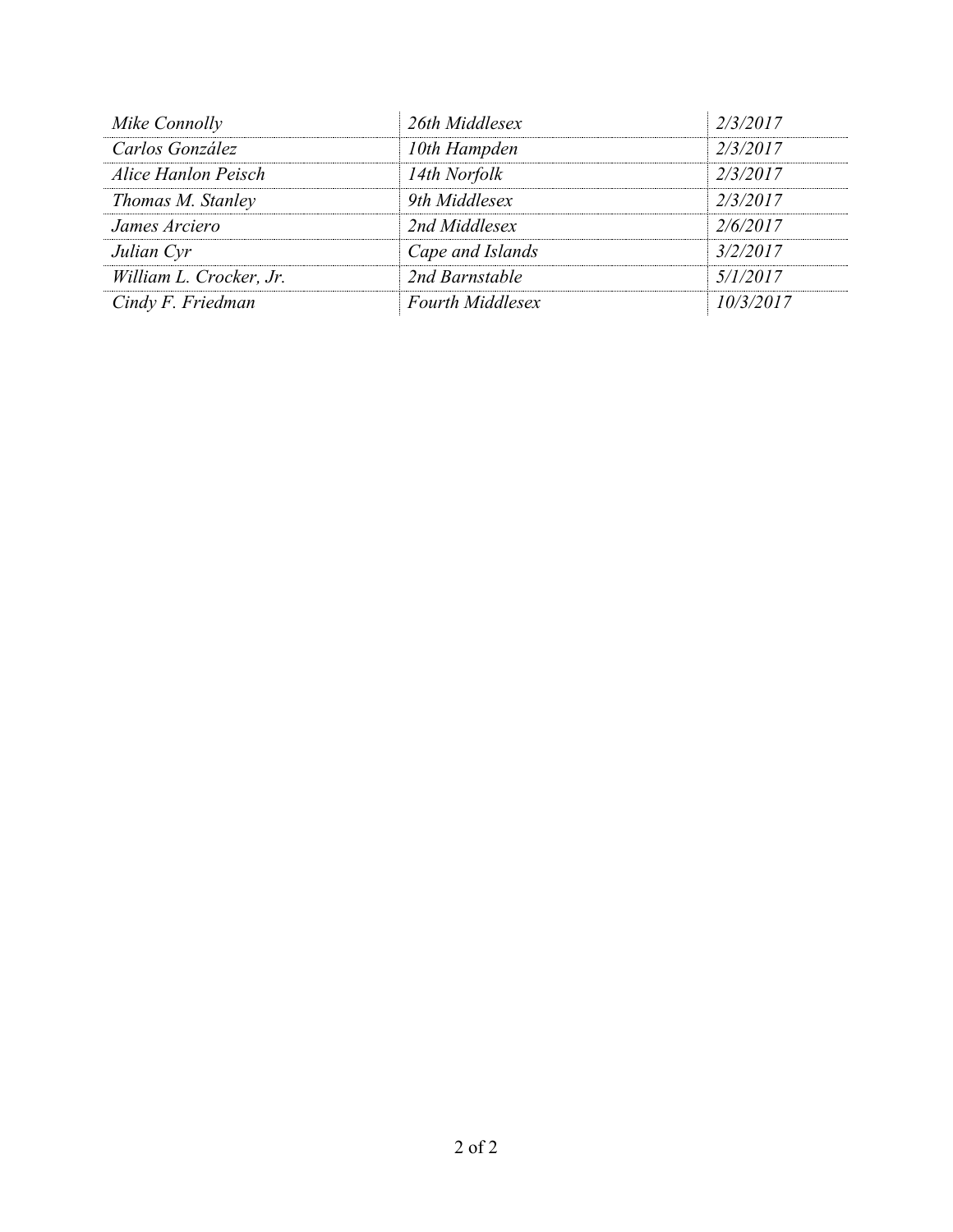# SENATE DOCKET, NO. 1224 FILED ON: 1/19/2017 **SENATE . . . . . . . . . . . . . . No. 946**

By Ms. Spilka, a petition (accompanied by bill, Senate, No. 946) of Karen E. Spilka, Michael J. Barrett, Kenneth J. Donnelly, Jack Lewis and other members of the General Court for legislation relative to the geographical jurisdiction of the Housing Court Department. The Judiciary.

### [SIMILAR MATTER FILED IN PREVIOUS SESSION SEE SENATE, NO. *901* OF 2015-2016.]

# The Commonwealth of Massachusetts

**In the One Hundred and Ninetieth General Court (2017-2018) \_\_\_\_\_\_\_\_\_\_\_\_\_\_\_**

**\_\_\_\_\_\_\_\_\_\_\_\_\_\_\_**

An Act relative to the geographical jurisdiction of the Housing Court Department.

Be it enacted by the Senate and House of Representatives in General Court assembled, and by the authority *of the same, as follows:*

| 1  | SECTION 1. Section 1 of chapter 185C of the General Laws, as appearing in the 2014                |
|----|---------------------------------------------------------------------------------------------------|
| 2  | Official Edition, is hereby amended by striking out the first sentence and inserting in place     |
| 3  | thereof the following sentence:- The housing court department, established in section 1 of        |
| 4  | chapter 211B, shall be composed of: (i) a western division consisting of the municipalities in    |
| 5  | Berkshire, Franklin, Hampden and Hampshire counties; (ii) a central division consisting of the    |
| 6  | municipalities in Worcester county and the municipalities of Ashland, Framingham, Holliston,      |
| 7  | Hopkinton, Hudson, Marlborough, Natick, Sudbury, Wayland and Sherborn; (iii) a northeastern       |
| 8  | division consisting of the municipalities in Essex county and the municipalities of Acton, Ashby, |
| 9  | Ayer, Bedford, Billerica, Boxborough, Burlington, Carlisle, Chelmsford, Concord, Dracut,          |
| 10 | Dunstable, Everett, Groton, Lexington, Lincoln, Littleton, Lowell, Malden, Maynard, Melrose,      |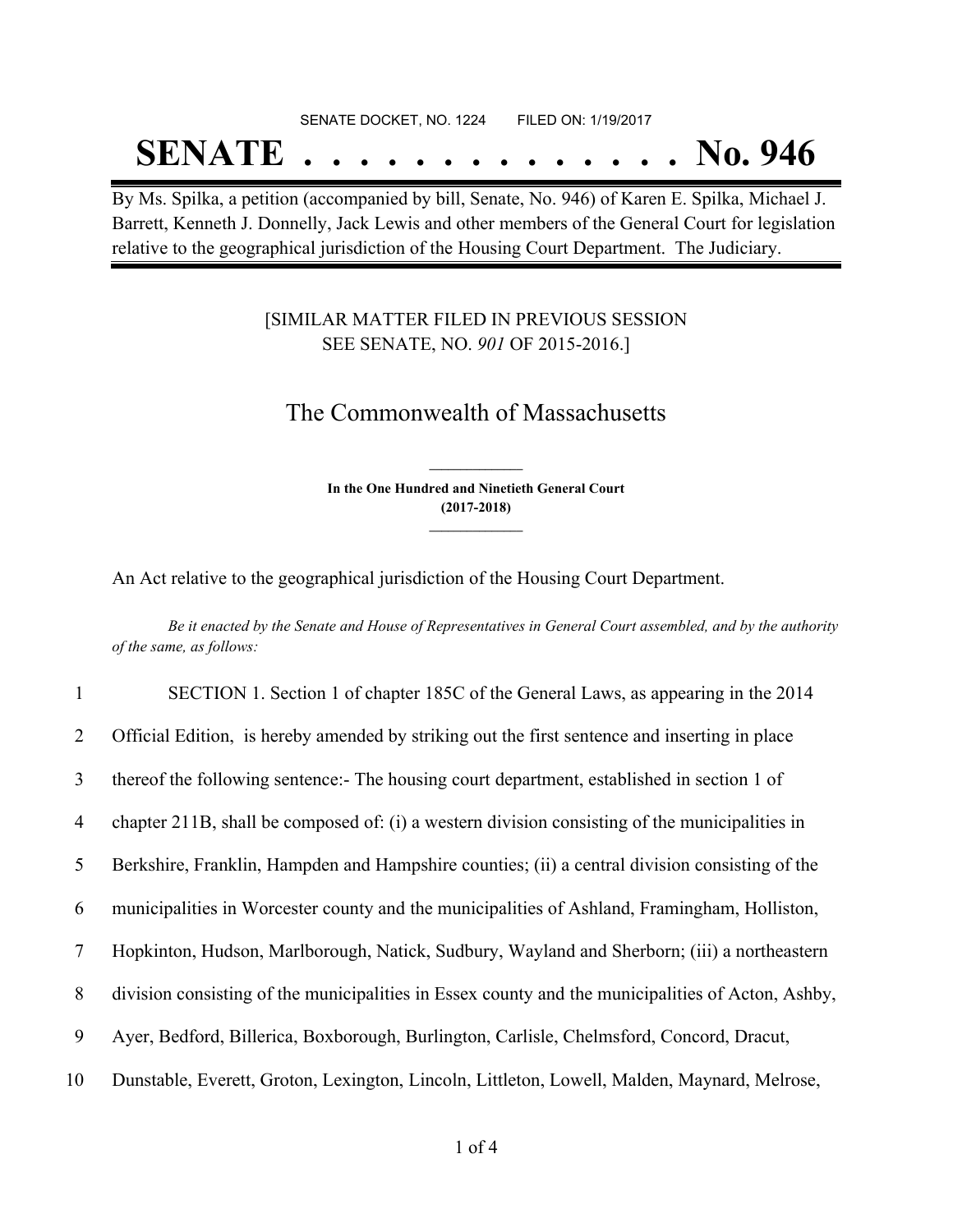| 11 | North Reading, Pepperell, Reading, Shirley, Stoneham, Stow, Tewksbury, Townsend,                       |
|----|--------------------------------------------------------------------------------------------------------|
| 12 | Tyngsborough, Wakefield, Waltham, Watertown, Westford, Weston, Wilmington, Winchester                  |
| 13 | and Woburn and the jurisdiction known as Devens established in chapter 498 of the acts of 1993;        |
| 14 | (iv) a southeastern division consisting of the municipalities in Barnstable, Bristol and Nantucket     |
| 15 | counties and the county of Dukes County and the municipalities of Carver, Duxbury, Halifax,            |
| 16 | Hanover, Hanson, Hingham, Hull, Kingston, Lakeville, Marion, Marshfield, Mattapoisett,                 |
| 17 | Middleborough, Norwell, Pembroke, Plymouth, Plympton, Rochester, Rockland, Scituate and                |
| 18 | Wareham; (v) a metro south division consisting of the municipalities in Norfolk county, except         |
| 19 | Brookline, and the municipalities of Abington, Bridgewater, Brockton, East Bridgewater, West           |
| 20 | Bridgewater and Whitman; and (vi) an eastern division consisting of the municipalities in              |
| 21 | Suffolk county and the municipalities of Arlington, Belmont, Brookline, Cambridge, Medford,            |
| 22 | Newton and Somerville.                                                                                 |
| 23 | SECTION 2. Said chapter 185C is hereby further amended by striking out section 4, as so                |
| 24 | appearing, and inserting in the place thereof the following section:-                                  |
| 25 | Section 4. The western division of the housing court department shall hold its sittings in             |
| 26 | the city of Springfield in Hampden county and at least 1 sitting each week in courthouse facilities    |
| 27 | in Berkshire, Franklin and Hampshire counties. The court, with the consent of the chief justice of     |
| 28 | the trial court, shall also sit in any other courthouse facilities as the chief justice of the housing |
| 29 | court may consider expedient or convenient.                                                            |
| 30 | The eastern division of the housing court department shall hold at least 1 sitting each                |
| 31 | week in Suffolk county and at least 1 sitting each week in Middlesex county. The court, with the       |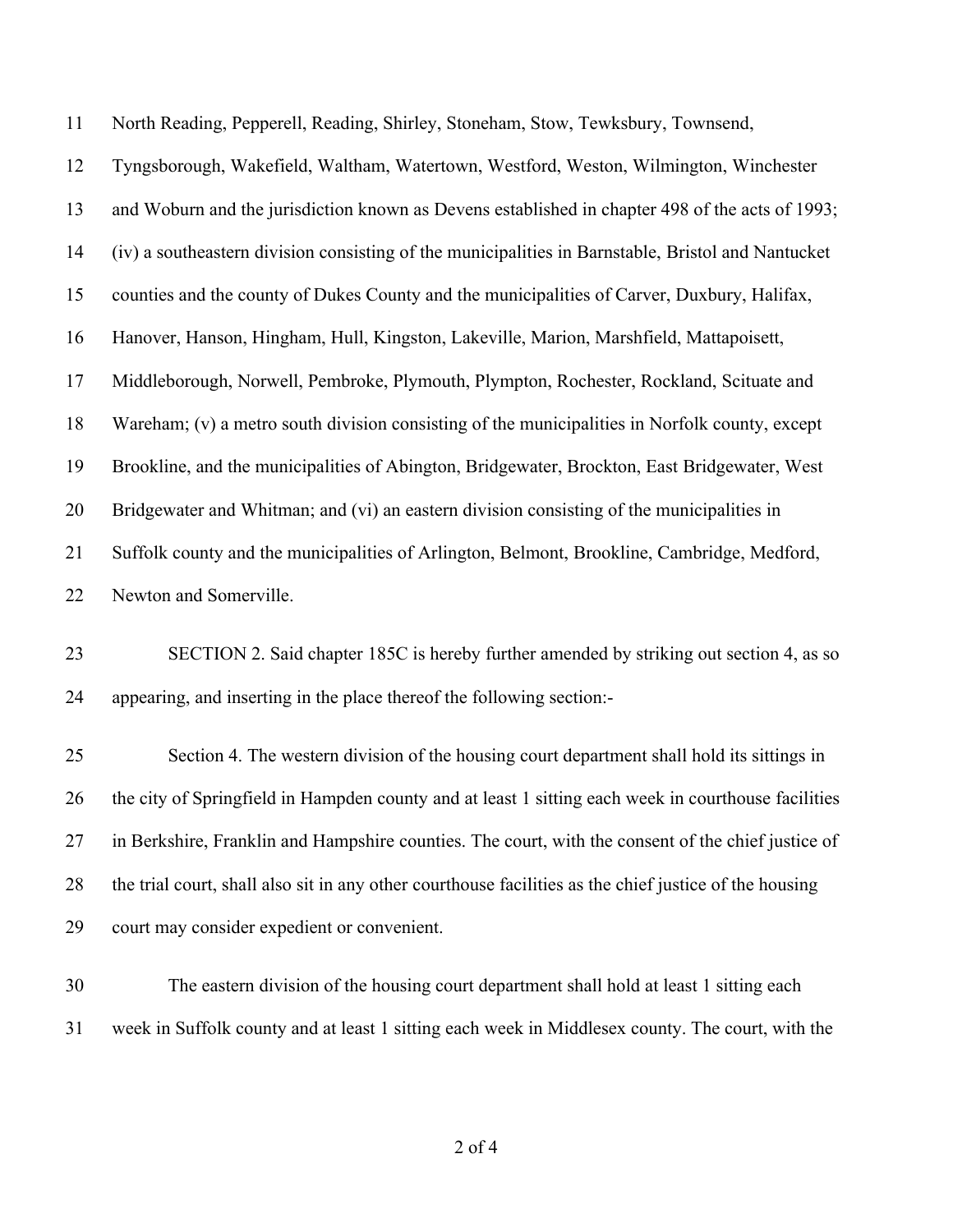consent of the chief justice of the trial court, shall also sit in any other courthouse facilities as the chief justice of the housing court department may consider expedient or convenient.

 The central division of the housing court department shall hold at least 1 sitting each week in the city of Worcester, at least 1 sitting each week in Middlesex county, at least 1 sitting each week in northern Worcester county and at least 1 sitting each week in southern Worcester county. The court, with the consent of the chief justice of the trial court, shall also sit in any other courthouse facilities as the chief justice of the housing court department may consider expedient or convenient.

 The northeastern division of the housing court department shall hold at least 2 sittings each week in Essex county and at least 2 sittings each week in Middlesex county. The court, with the consent of the chief justice of the trial court, shall also sit in any other courthouse facilities as the chief justice of the housing court department may consider expedient or convenient.

 The southeastern division of the housing court department shall hold at least 3 sittings each week in Bristol county, at least 1 sitting each week in Plymouth county and at least 1 sitting each week in Barnstable county. The court, with the consent of the chief justice of the trial court, shall also sit in any other courthouse facilities as the chief justice of the housing court department may consider expedient or convenient.

 The metro south division of the housing court department shall hold at least 1 sitting each week in Norfolk county and at least 1 sitting each week in Plymouth county. The court, with the consent of the chief justice of the trial court, shall also sit in any other courthouse facilities as the chief justice of the housing court department may consider expedient or convenient.

of 4